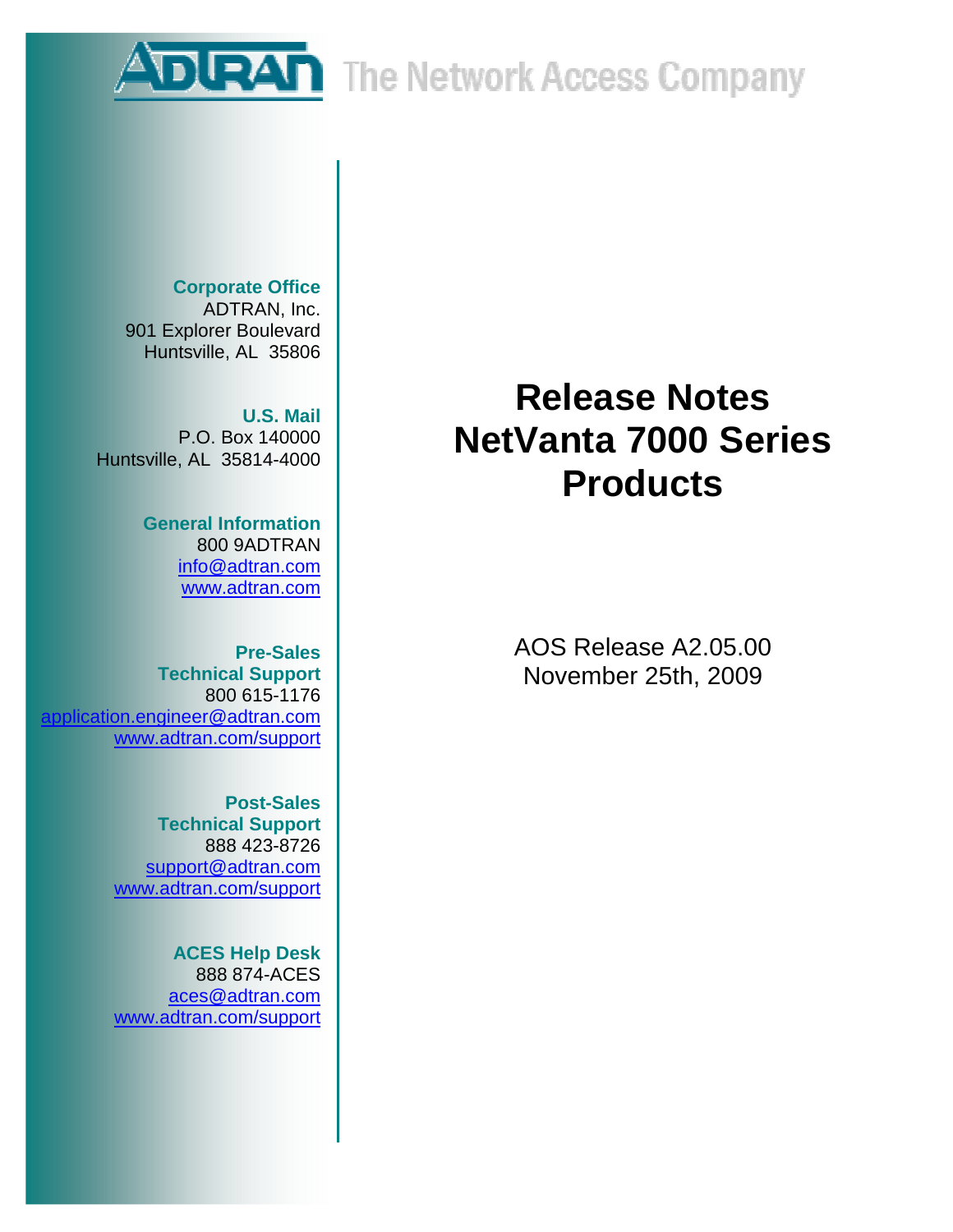## **Contents**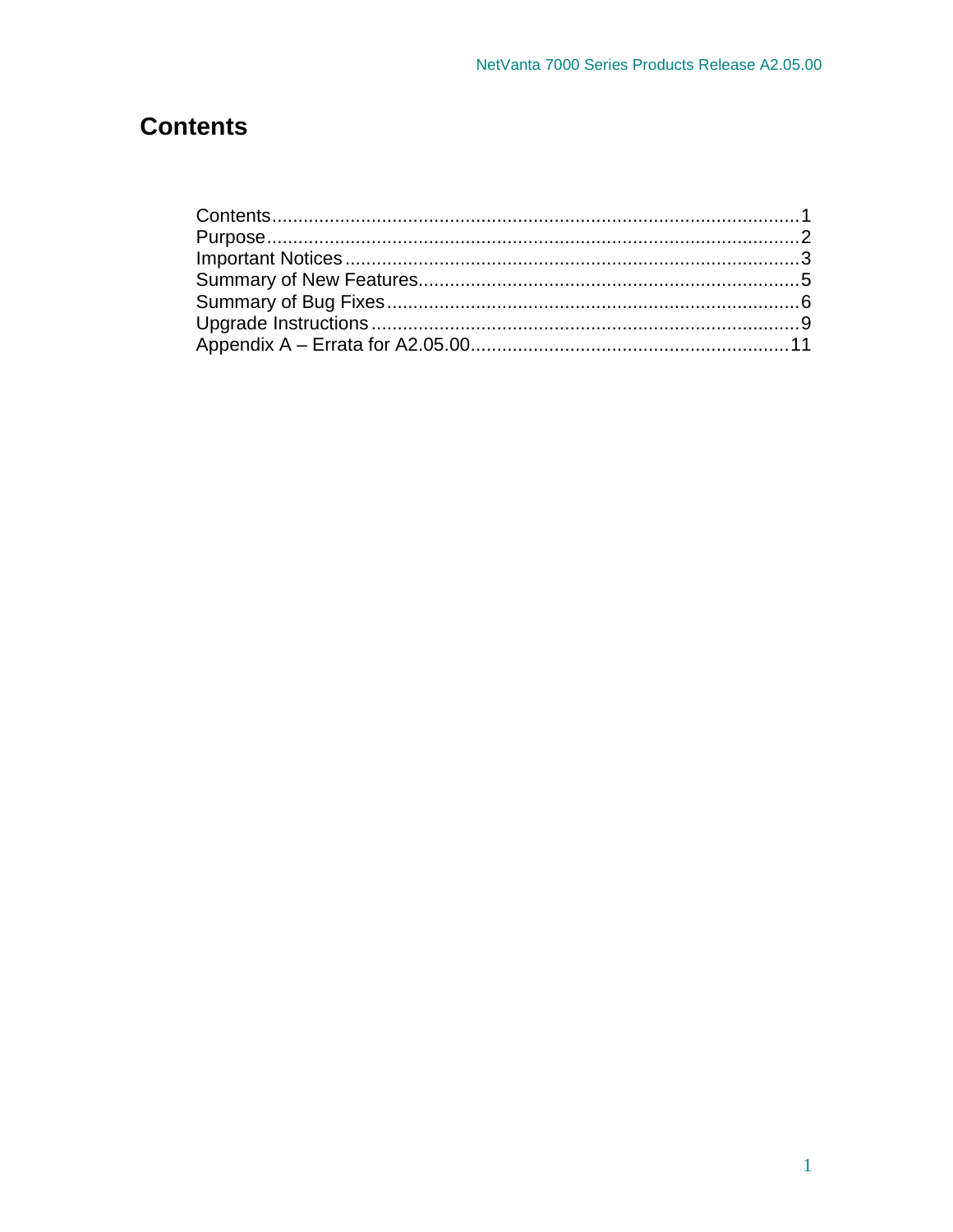### **Purpose**

AOS Release A2.05.00 provides a few new features, enhances existing features and addresses several field issues.

AOS A2.05.00 is a Controlled Release. This AOS is recommended primarily for new installations and existing installations that were waiting for solutions included in this release. Once the software completes the Controlled Release period, it will be considered Generally Available. Prior to the controlled release launch this AOS has been subjected to both Design Verification and Product Qualification testing as well as completed field beta testing in both supervised and unsupervised capacity. Results obtained during this testing have been evaluated and the code has been determined to be ready for a Controlled Release. Issues discovered during testing but not addressed in this build are listed as Errata in Appendix A.

| Stage                         | <b>Status</b> | Date       |
|-------------------------------|---------------|------------|
| Internal and Field Evaluation | Completed     | 11/24/2009 |
| <b>Controlled Release</b>     | Completed     | 11/25/2009 |

A listing of available documents for this release appears in **Appendix B**. Further configuration guides, white papers, data sheets, and other documentation may be found in ADTRAN's Knowledgebase, http://kb.adtran.com.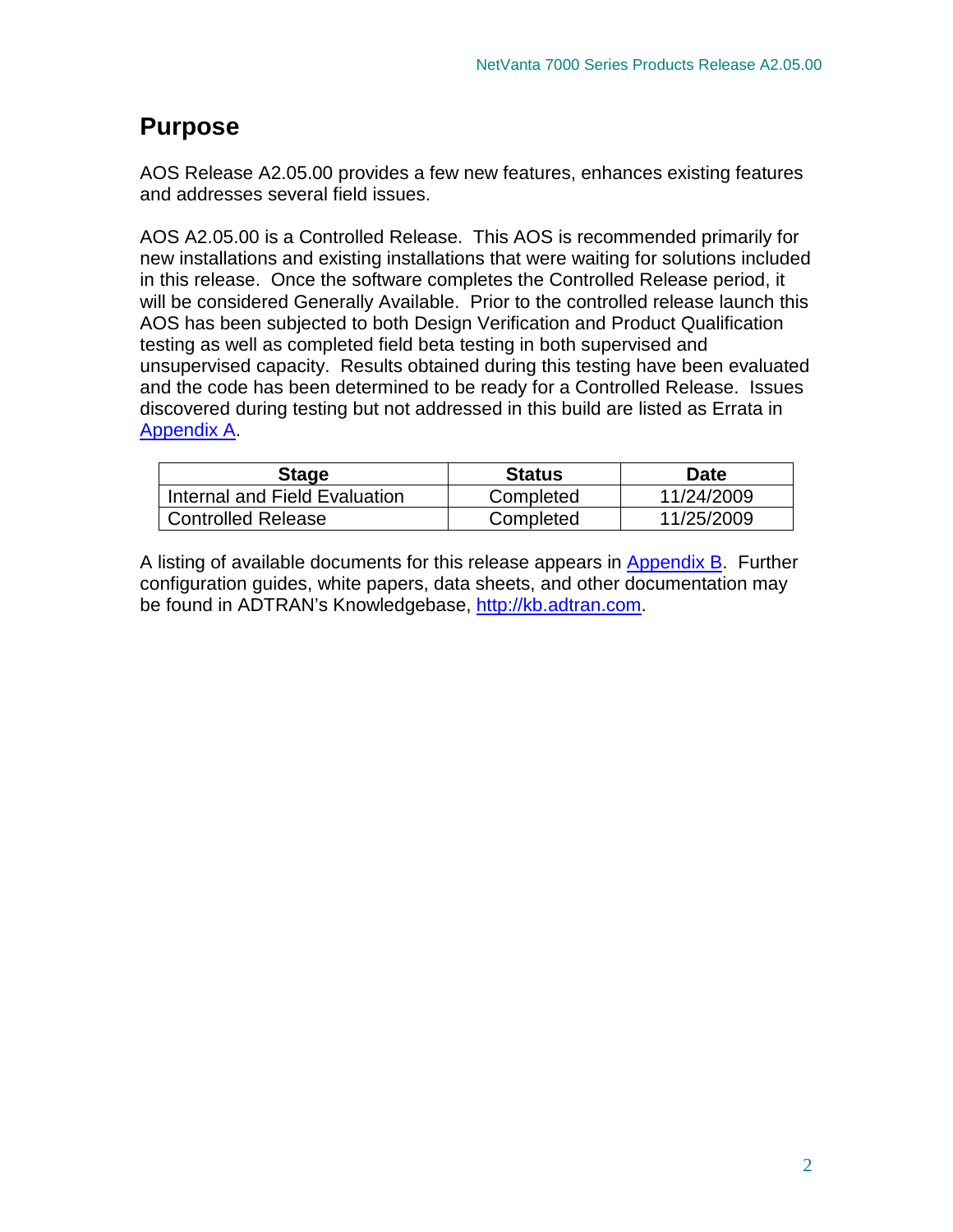### **Important Notices**

#### **NetVanta 7100 Hardware Considerations**

New features coming with any AOS release warrant some attention before use by the customers, specifically the choice of the hardware platform on which the new AOS will be installed

There have been 2 revisions of NetVanta 7100 hardware in the field. These are denoted by different part numbers: 1200796L1 (old) and 1200796E1 (new). Starting with AOS release A2.04, we don't recommend AOS use on the 1200796L1 (old) units. These units continue to be field worthy, and would continue to perform as expected for their useful life on previous software revisions. However due to differences in hardware, some or all of the new features may not be supported on the older hardware (1200796L1).

The 1200796L1 is explicitly not recommended for use for the following features

- Support for more than 50 users (DSP resources were increased on 1200796E1 units, allowing additional TDM to IP conversions). The user limit should on the 1200796L1 remains unchanged.
- Use of SIP trunks that require the NV7100 to do the transcoding. (This conversion is required, if the SIP trunk provider does not support G.729)
- Use of the Echo Return Loss (ERL) tool

While there aren't any other known constraints for the other features at this time, please keep yourself updated on any future advisory by ADTRAN. The recommended hardware for the AOS A2.05 feature is 1200796E1. Feel free to discuss with your ADTRAN representative on what options you have in case you have an L1 unit, and you still want to use AOS A2.05 features

#### **Recommended AOS Image location(s)**

AOS images can be stored on FLASH/NONVOL as well as on CFLASH. However, it is recommended that the Primary AOS image be stored on FLASH/NONVOL and the backup image be stored on CFLASH. One reason for this is that starting with AOS A2.01.00, there will no longer be enough space on FLASH/NONVOL to store 2 versions of AOS firmware. To copy the current image from FLASH/NONVOL to CFLASH, use the command "copy flash <filename> cflash <filename>".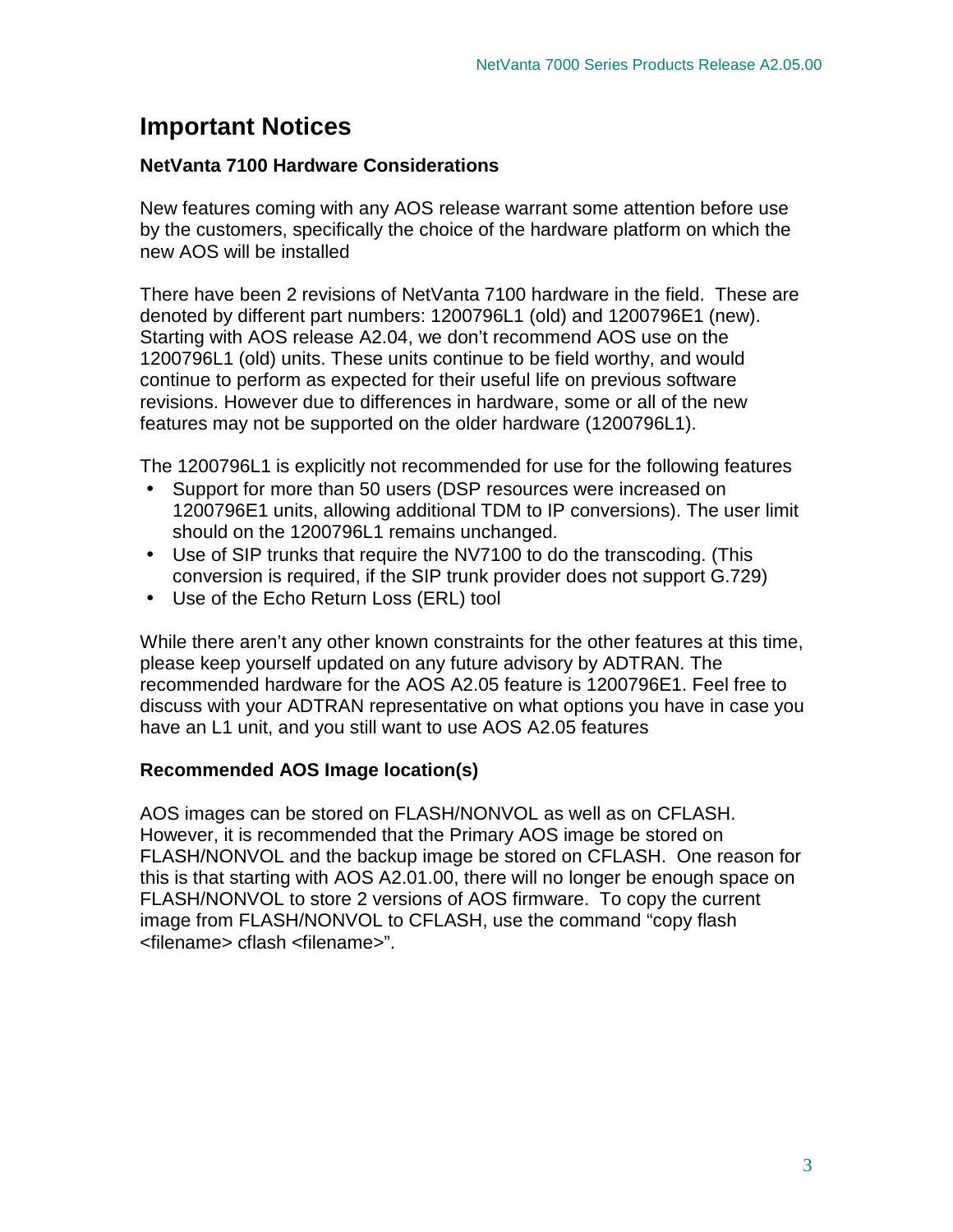### **Notice of Defined Voicemail File Limit**

Starting with AOS A2.04.00.SA, the NetVanta 7000 Series products can maintain a maximum of 3000 voicemails per system. The implementation of voicemail message expiration will allow the system to remain within the defined limit. Upgrading the CFLASH card to a larger card will not result in more voicemail storage and is therefore not recommended. Should you have a need to replace a failed CFLASH card, please contact ADTRAN Technical Support for assistance.

#### **Required Phone Firmware**

For this AOS Version, the following versions of phone firmware are required to address issues found in the field and to support new features added with this AOS release. For instructions on upgrading to these phone firmware versions, see the Upgrading Instructions section on page 14 of this document.

- ADTRAN IP 700 Series Phones Version 1.3.11
- Polycom Phones Version 3.1.3b application and version 4.1.2b bootrom.

These files can be downloaded by going to http://www.adtran.com/support, selecting Software Downloads, and choosing the appropriate Phone Model under IP 700 Series. Contact ADTRAN Post Sales Technical Support if you are unable to download these files.

#### **AOS Versions for SIP Trunking and Networking Applications**

For NetVanta 6355 and Total Access 900 Series products used in SIP Trunking applications involving the NetVanta 7000 Series, AOS A2.05.00 for these products is required for proper operation. For SIP Networking between NetVanta 7000 Series products, the same AOS version should be used in each product with A2.05.00 being the currently recommended version.

#### **Default Firewall Configuration Changes**

#### **NOTE: This change only impacts remote phones and SIP trunking applications. Changes to default behavior do not impact local phones on the NV7000 series. ADTRAN has made this change to increase security of voice platforms when connected to the Internet.**

- In AOS versions A2.01.00 through A2.03.00.SC, the default Public policy class allowed SIP traffic (destined for UDP port 5060) inbound.
- For AOS A2.04.00. SA and above, this traffic is no longer allowed by default. Instead the installer is required to selectively customize the Public policy class to allow SIP traffic from remote sites and SIP Trunking providers.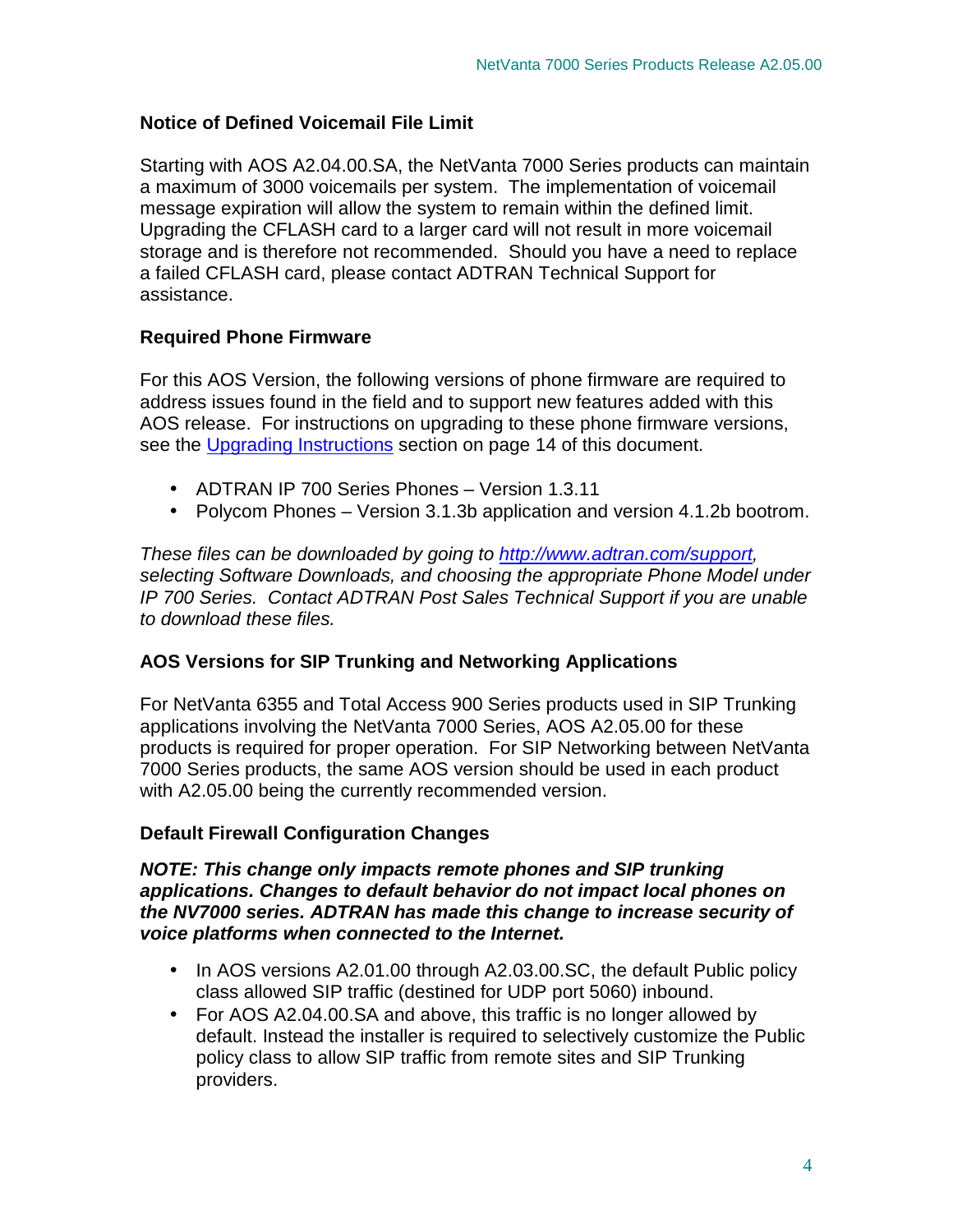### **Summary of New Features**

This section highlights the major features, commands and behavioral changes for AOS A2.05.00.

Call Pickup Groups

- Allows users to pick up calls ringing within an assigned Pickup Group without having to know or enter the target extension number.
- The ringing call is retrieved by dialing the Pickup Group number.
- Groups are created in similar manner as a Paging Group. Each Group will have to have a unique dialable extension.
- •

#### Directed Call Pickup

- Allows users to pickup a call ringing on any phone (within their assigned group or another group).
- The ringing call is retrieved by dialing SPRE code \*52, the extension number, and a following \*. (\*52xxxx\*)
- This capability must be enabled in the Class of Service assigned to the User Account(s) requiring the feature.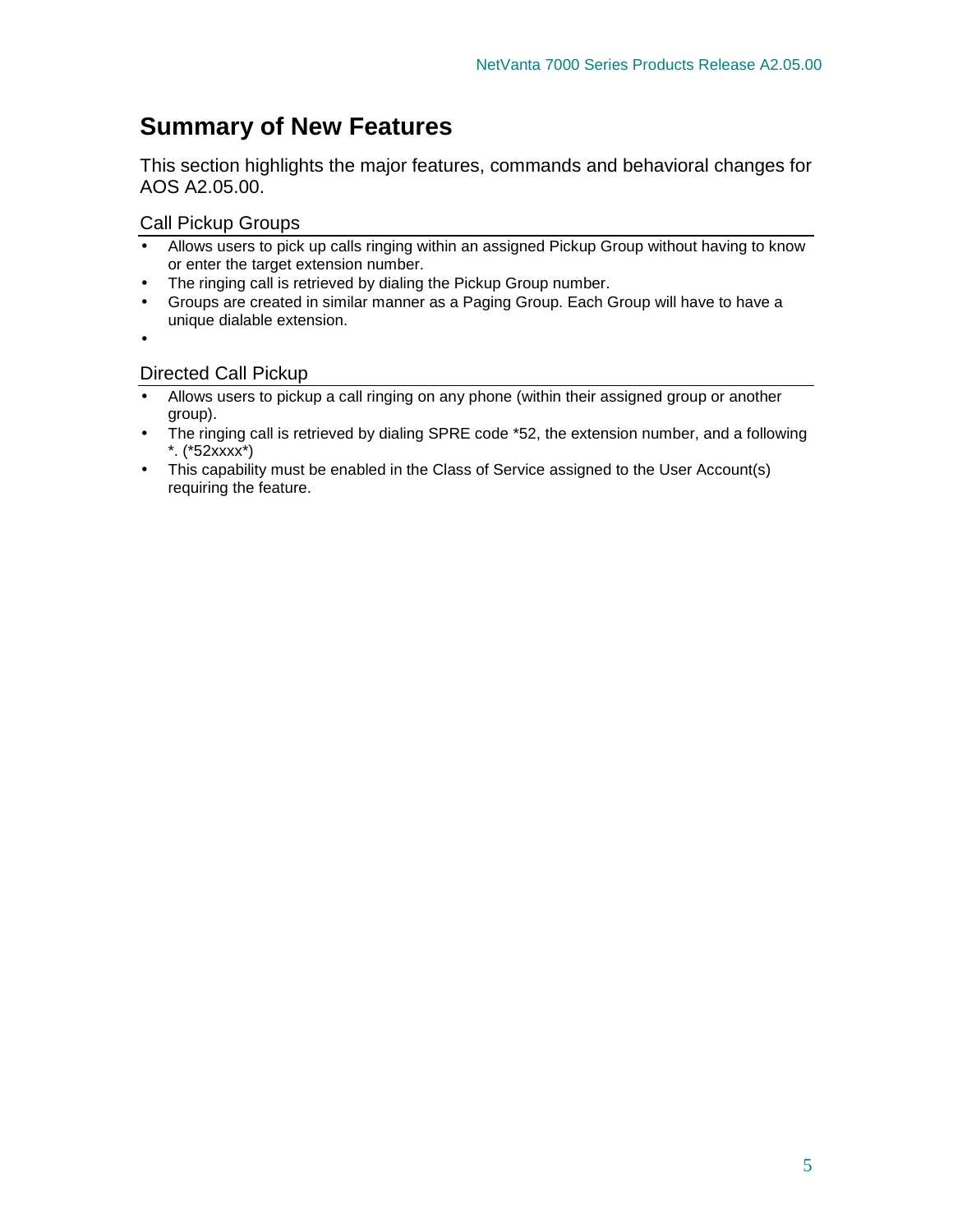### **Summary of Bug Fixes**

This section highlights major bug fixes in AOS version A2.05.00

#### Possible Compact Flash Corruption

Issue Detail

• Under specific timing related conditions when the software file system is accessing the CFLASH card some of the files can inadvertently get altered. The alteration shows up as unexpected behavior such as unheard prompts, lost voice mails, and system resets. Enhancements have been made in the software of the file system and compact flash driver that greatly decreases the chances of this occurring. The alteration may also be observed by listing the content of directory and files. It typically shows up as strange non English language characters. On a related note, when replacing a compact flash module, only use FAT32 formatted, ADTRAN provided compact flash cards. The only recommended part # is 1200852G1.

Examples of corruption include:

• Error messages similar to:

```
2009.11.19 13:33:39 OPERATING_SYSTEM.FILESYSTEM Error converting UTF-16 
filename to UTF-8 from FAT; UTF-16 filename = 0 \times 004b 0\times 0031 0\times 00360x004a 0x0034 0x0036 0x0052 0x0059 0x0052 0x0055 0x002e 0x0077 0x0061 
0x0076 0xdfff
```
• Directory / file listings with strange looking characters –

#### NV7100#dir cflash

373 000000000000.cfg

- (dir) 0 AA
- (dir) 0 ADTRAN 2440 adtran\_00a0c8009793.txt 14594427 **ÆÉòálxN.**òl<sup>16-E.biz</sup>

14595459 NV7100A-A2-03-00-SC-E.biz

- (dir) 0 Polycom 749 polycomboot.cfg 739 polycomboot\_remote.cfg
- (dir) 0 SystemÔãü«.\_mÊltPrompts
- (dir) 0 VoiceMail

67481600 bytes used, 188870656 available, 256352256 total

• If you notice any of these symptoms, please contact technical support for evaluation of the problem. The evaluation may not warrant immediate correction.

#### Memory leak with certain DNS responses

Issue Detail (IA-1549)

• If the DNS server returns an alias in response to a DNS request, a memory leak would occur.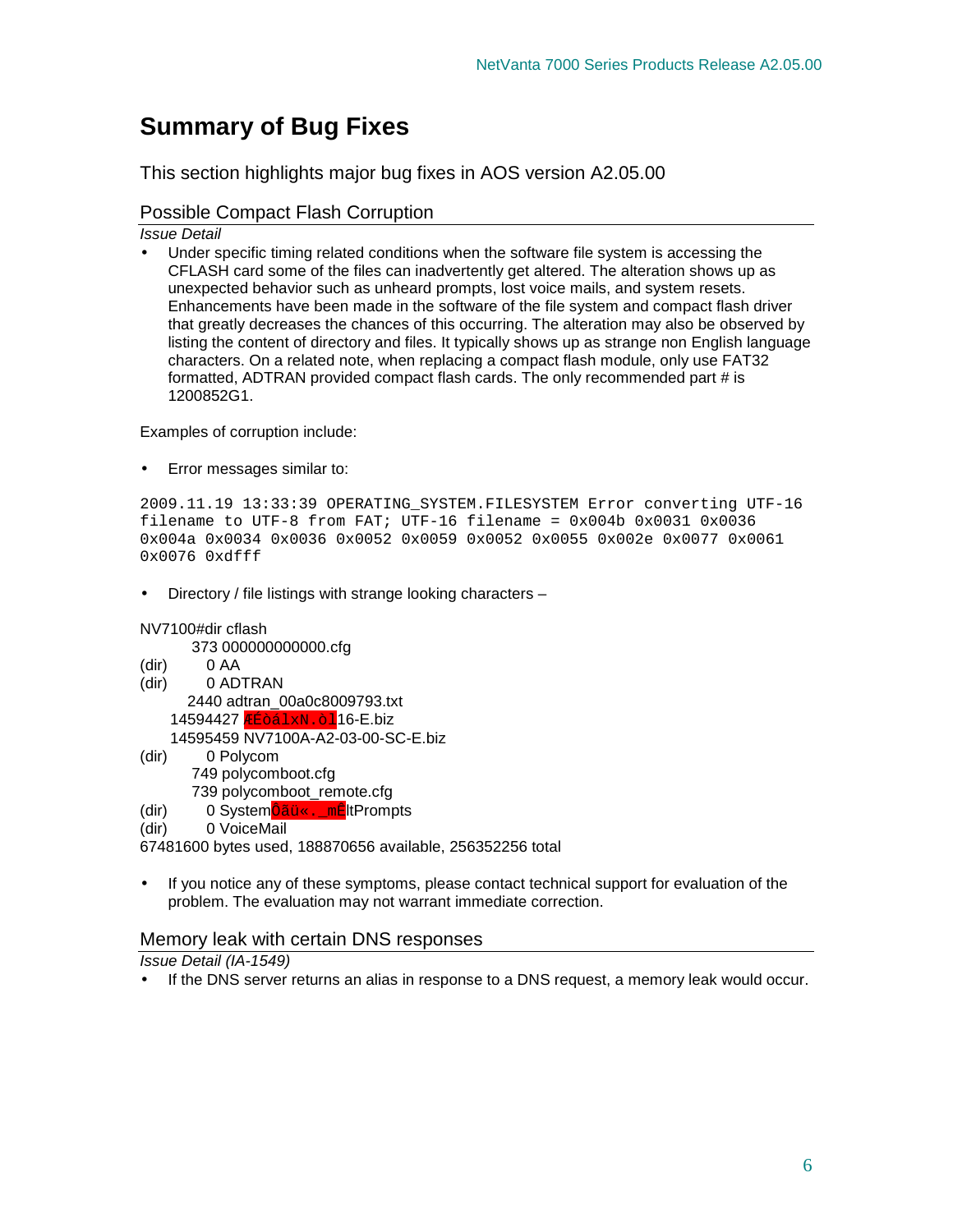#### Reboot due to incorrect SDP

Issue Detail (IA-1531, IA-1069)

• Incorrect SDP in SIP messaging could cause a reboot to occur when an analog Ring Group member answers. This is only if the analog member is connected via a Total Access 900 or NetVanta 6355.

Memory leak when calls from a SIP trunk are transferred from Auto Attendant Issue Detail (IA-1488, IA-1525, IA-1539)

- Calls inbound on a SIP trunk that were connected to an auto-attendant and then transferred would cause a memory leak that would eventually cause the unit to run out of memory and reboot.
- This condition would generally occur only with heavy call volumes over a period of time.

#### Reboot due to memory corruption

Issue Detail (IA-1480)

• Corrected allocation of resources so as to prevent corruption of memory.

#### Call without Caller ID does not clear when far-end disconnects

Issue Detail (IA-386)

• When using a 2nd Gen. FXO module with a trunk is configured to receive Caller ID, a call to the Auto Attendant would not be cleared properly from the far end if no Caller ID is received. A call will then be sent to the Operator Group and would continue to ring the Operator Group members.

#### [Web]: Changing MAC address in phone config doesn't save file correctly

Issue Detail (IA-1557)

• When changing the MAC address for an existing Polycom phone config (such as when a phone is replaced), the updated phone configuration was not formatted correctly.

#### [Web]: Cannot add Status Group to phone config

Issue Detail (IA-1542)

• Intermittently Status Groups would not be available for selection within a new phone config upon creation of a new User Account.

#### No ringback on calls from PRI routed to extensions through the Auto Attendant Issue Detail (IA-1538)

• Calls received on a PRI Trunk Account and routed to an Auto Attendant would experience no ringback when the call was transferred out of the Auto Attendant.

#### [Web]: Cannot create or edit analog User Account

Issue Detail (IA-1532)

• Analog User Accounts could not be created or edited.

#### [Web]: Long delay after applying changes to Status Group

Issue Detail (IA-1392)

• A large delay can be experienced when applying an update to a Status Group on a system with many User Accounts with Phone Configs. The changes would be accepted but the page would take longer than normal to refresh.

#### [Web]: Error saving Login Password for User Account

Issue Detail (IA-1046)

• An error would occur intermittently while changing the Login Password which would incorrectly save the password as encrypted.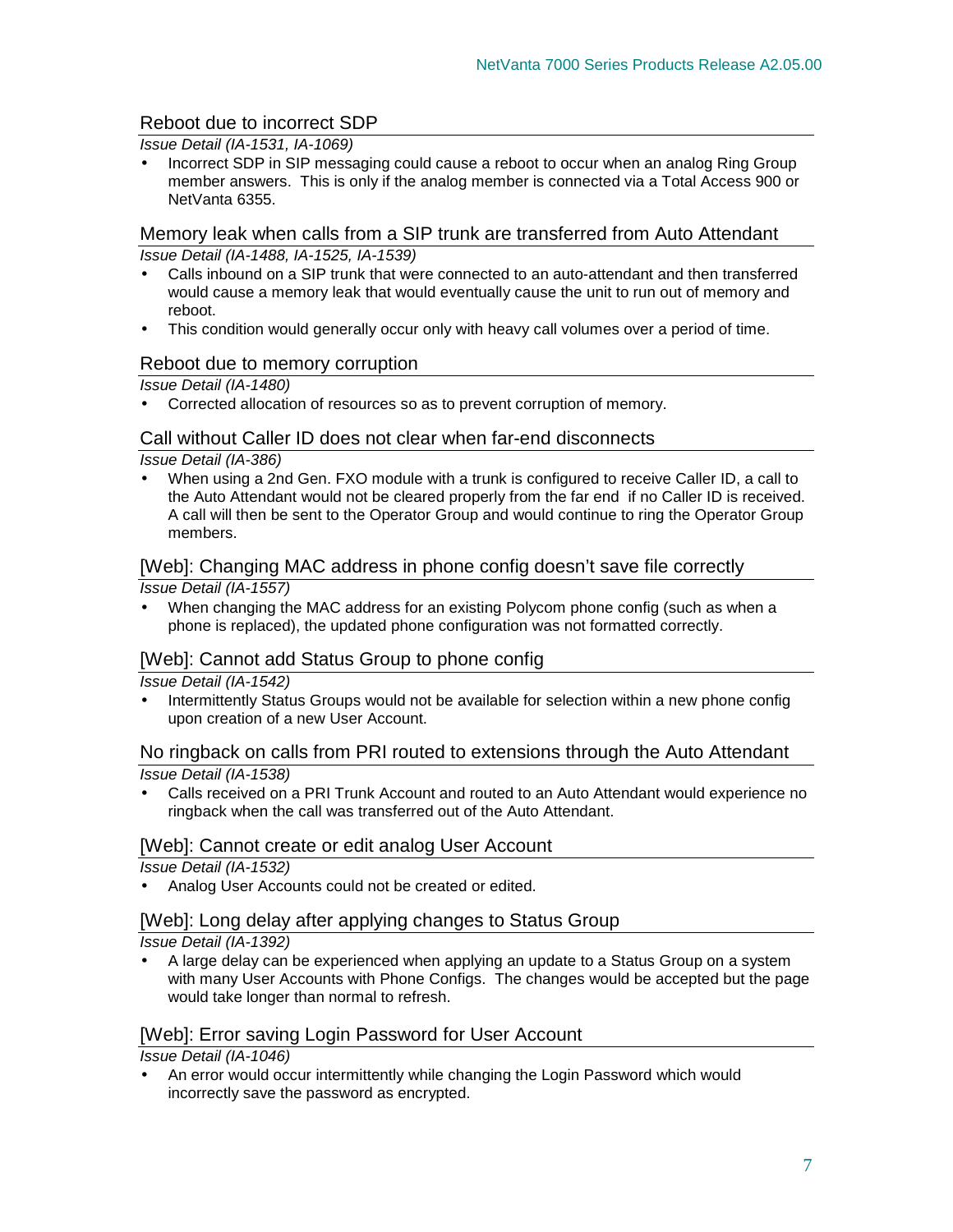### [Web]: Password not saved for SIP identities with encryption enabled

Issue Detail (IA-1022)

• When password encryption is enabled, the passwords for SIP identities were being saved as plain text and would be cleared out if the unit was reset. These are now being stored correctly.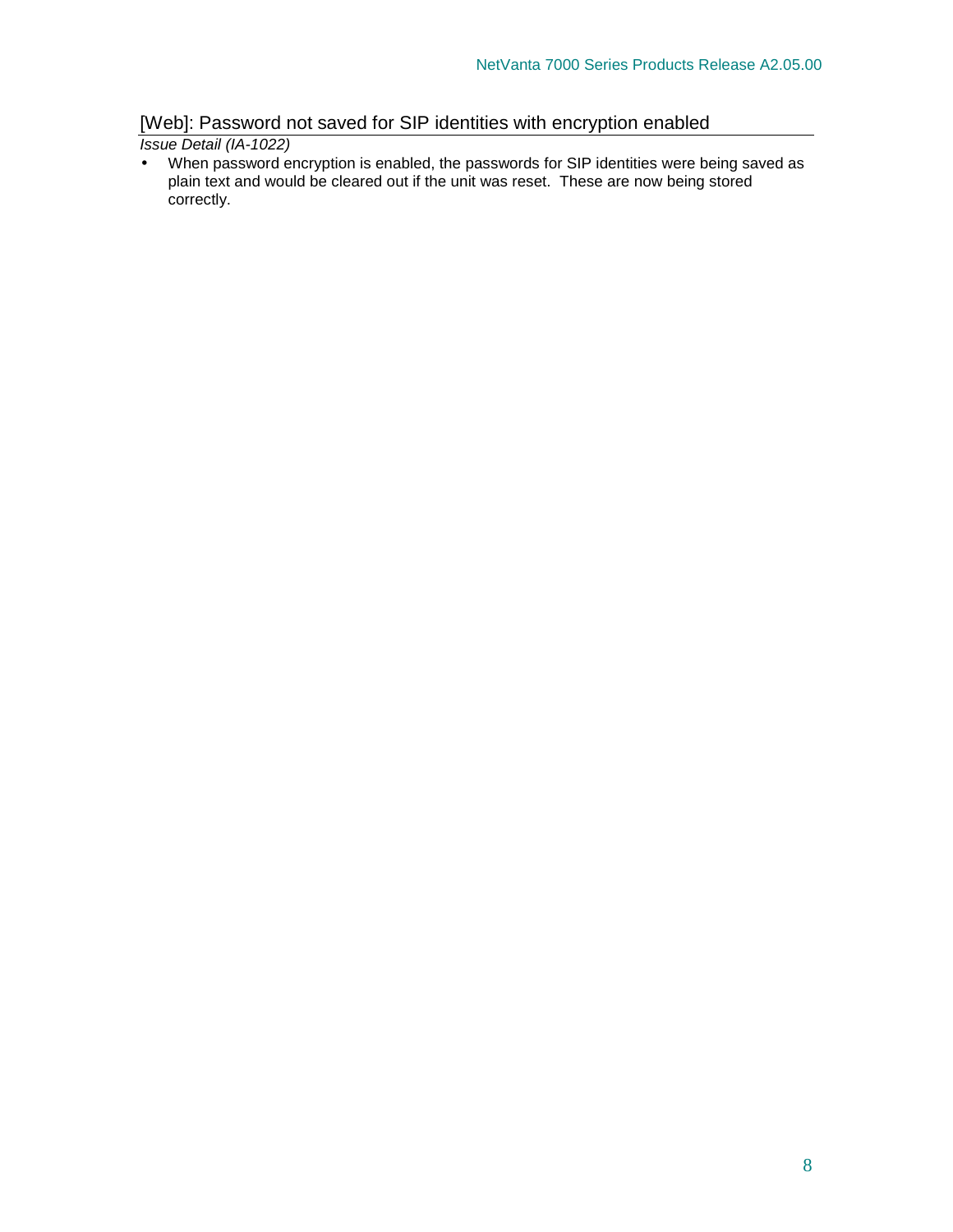### **Upgrade Instructions**

Several steps need to be taken to assure a valid upgrade. First, save your existing configuration via the Configuration page in the web interface under Utilities (remember to include voice settings).

#### **Accessing AOS A2.05.00**

AOS A2.05.00 is available by going to http://www.adtran.com/support and selecting Software Downloads. Then choose the NetVanta 7060 or 7100.

#### **AOS Upgrade Instructions**

- 1. Upload the AOS Image to FLASH via the Firmware page in the web interface or via FTP.
- 2. From the web interface, choose the new image as the Primary Firmware and click Apply.
- 3. (Optional) Copy previous Primary AOS image to CFLASH.
- 4. If using the web interface, select the Primary and Backup images from the drop-down lists and click Apply. If using the Command Line Interface in Global Configuration Mode, enter "boot system cflash NV7100A-A2-05-00- E.biz X Y verify" where "X" is the location of the backup firmware image and "Y" is the name of that firmware image.

The "verify" keyword tells the system to check the AOS image to make sure it was uploaded properly before applying it. Note that the filename may be different for other NetVanta 7000 Series products.

5. After the AOS image is applied, then click Reboot unit or enter "reload" and select "y" to save and to reload.

#### **AOS Bootcode Details**

When upgrading to AOS A2.05.00, an upgrade to the Bootcode is not required.

#### **IP 700 Series Phone Upgrade Instructions**

To upgrade your IP 700 Series Phones, you will need to complete 3 basic steps:

- 1. Upload the new firmware and bootrom files to your boot server via FTP.
- 2. Select the appropriate new version of firmware and bootrom for the IP 706 and IP 712 on the IP Phone Globals page, on the Boot Settings tab, under Default Firmware.
- 3. Reboot the phones and confirm they download the new firmware images.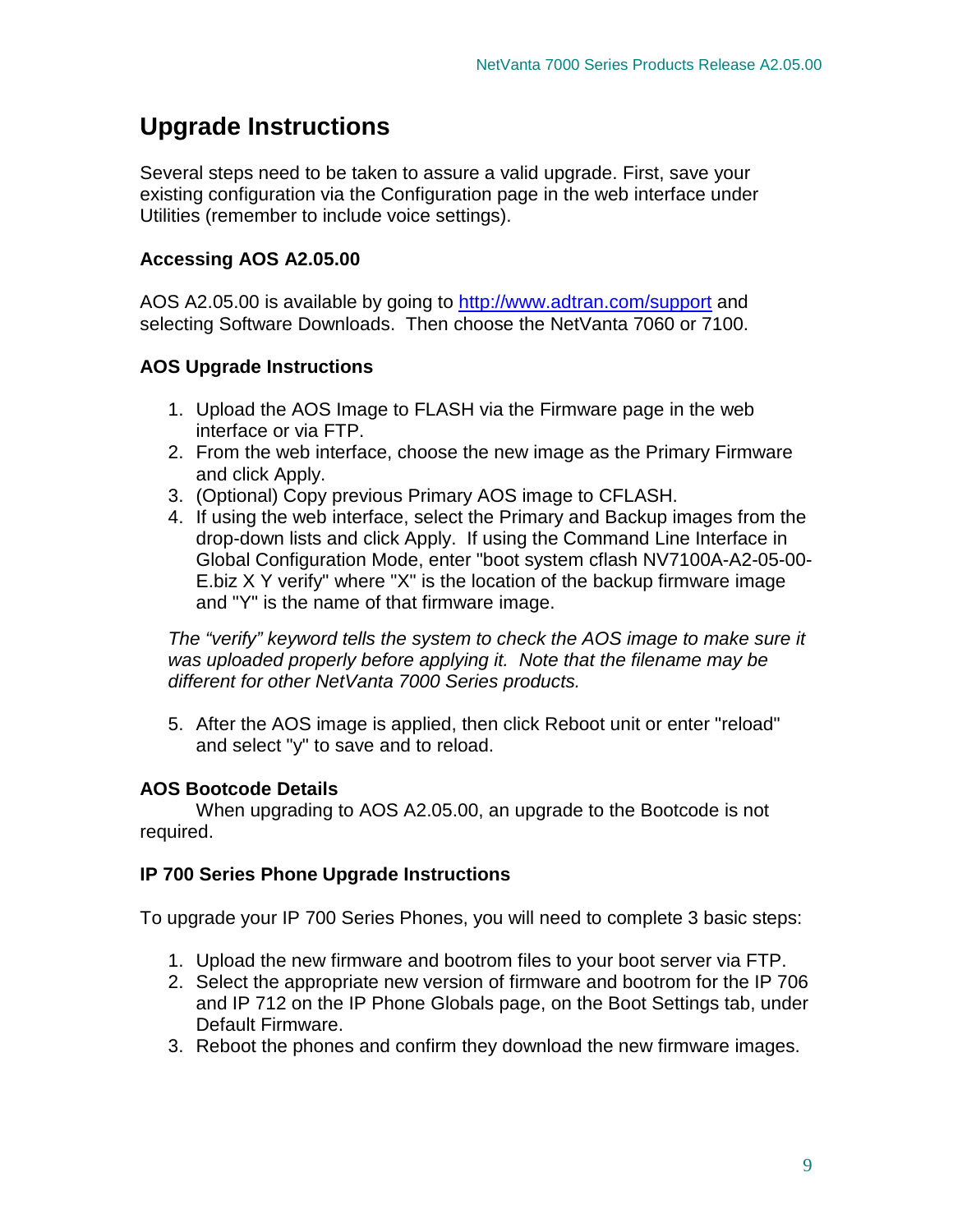#### **Polycom Phone Upgrade Instructions**

To upgrade your Polycom Phones, you will need to complete each of the following steps:

- 1. Copy the entire contents of the zip file found on ADTRAN's website to the Polycom folder on CFLASH using FTP.
- 2. Erase sip.ld from the Polycom folder on CFLASH.
- 3. Upload both sip.cfg and sip.ver from the zip file to FLASH/NONVOL using FTP. These files can also be copied from CFLASH using the following commands:
	- a. "copy cflash Polycom/sip.cfg flash sip.cfg"
	- b. "copy cflash Polycom/sip.ver flash sip.ver"
- 4. Reboot the phones and confirm they download the new firmware images.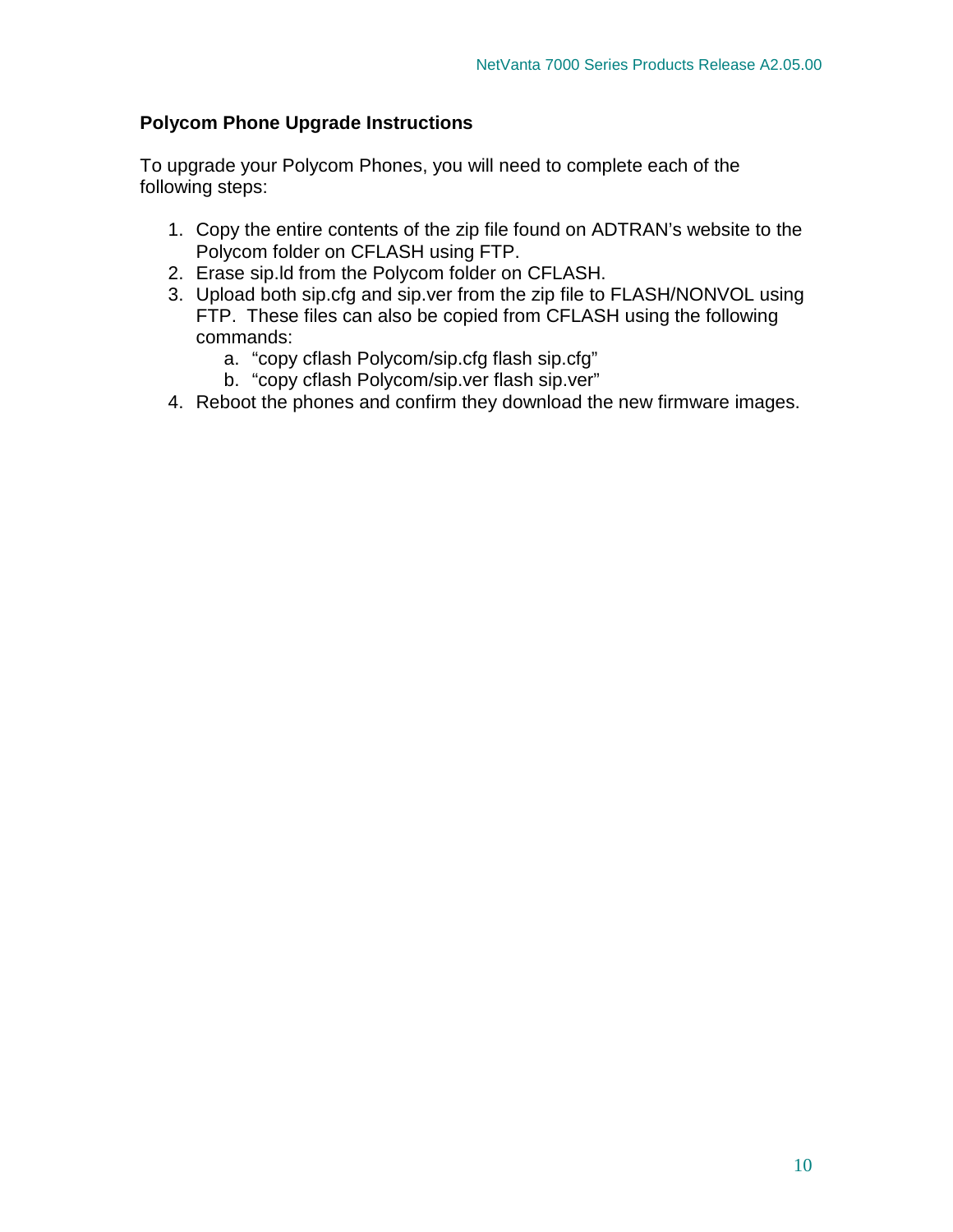## **Appendix A – Errata for A2.05.00**

The following is a list of errata that exists in A2.05.00.

#### Possible reboot with SIP trunk calls to Voicemail

#### Issue Detail

- In a scenario where a call from a SIP trunk into voicemail is clearing as another call from a SIP Trunk is received into voicemail, a reboot condition might occur.
- Errata Justification
- The likelihood of the reboot occurring is less due to this condition only occurring within a very small window of time as the call clears.

#### Calls into Voicemail or Auto Attendant incorrectly record Lost Packets

#### Issue Detail

 The output of "show voice quality-stats" reports many lost packets on calls to Voicemail or Auto Attendant.

Errata Justification

 These statistics are inaccurate for Voicemail and Auto Attendant due to the fact that no RTP packets are sent during the silences between prompts. They do not reflect actual voice quality issues.

#### \*61 SPRE Does Not Work for International Numbers

#### Issue Detail

 When adding a speed dial for international numbers with the \*61 SPRE code, the system will return an error (484 Address Incomplete).

Errata Justification

This will be addressed in a future release of AOS.

#### Attended transfer with SNOM M3 handset fails

Issue Detail

- When attempting attended transfers with SNOM M3 handsets, the call is redirected to the transferor incorrectly.
- Unattended/Blind transfers do not experience this issue.

Errata Justification

Attended transfer is not supported when initiated by SNOM M3 phones.

#### "Num-rings 0" fails on User Accounts and Ring Groups

Issue Detail

- For User Accounts, a call may be cancelled after 17 rings and Call Coverage will be processed.
- For Ring Groups, a call may be cancelled after the highest "num-rings" value for members in the Ring Group. Call Coverage will then be processed.

Errata Justification

This will be addressed in a future release of AOS.

#### DNS queries to secondary server with no valid route causes a lockup

#### Issue Detail

- If the configured primary DNS server stops responding to queries, the NetVanta 7000 will failover to the secondary DNS server. If there is no route to the secondary DNS server present in the route table, the unit will lockup when trying to query the secondary server. Errata Justification
- If both DNS servers are routable by the default route in the unit, this issue will never occur.
- This will be addressed in a future release of AOS.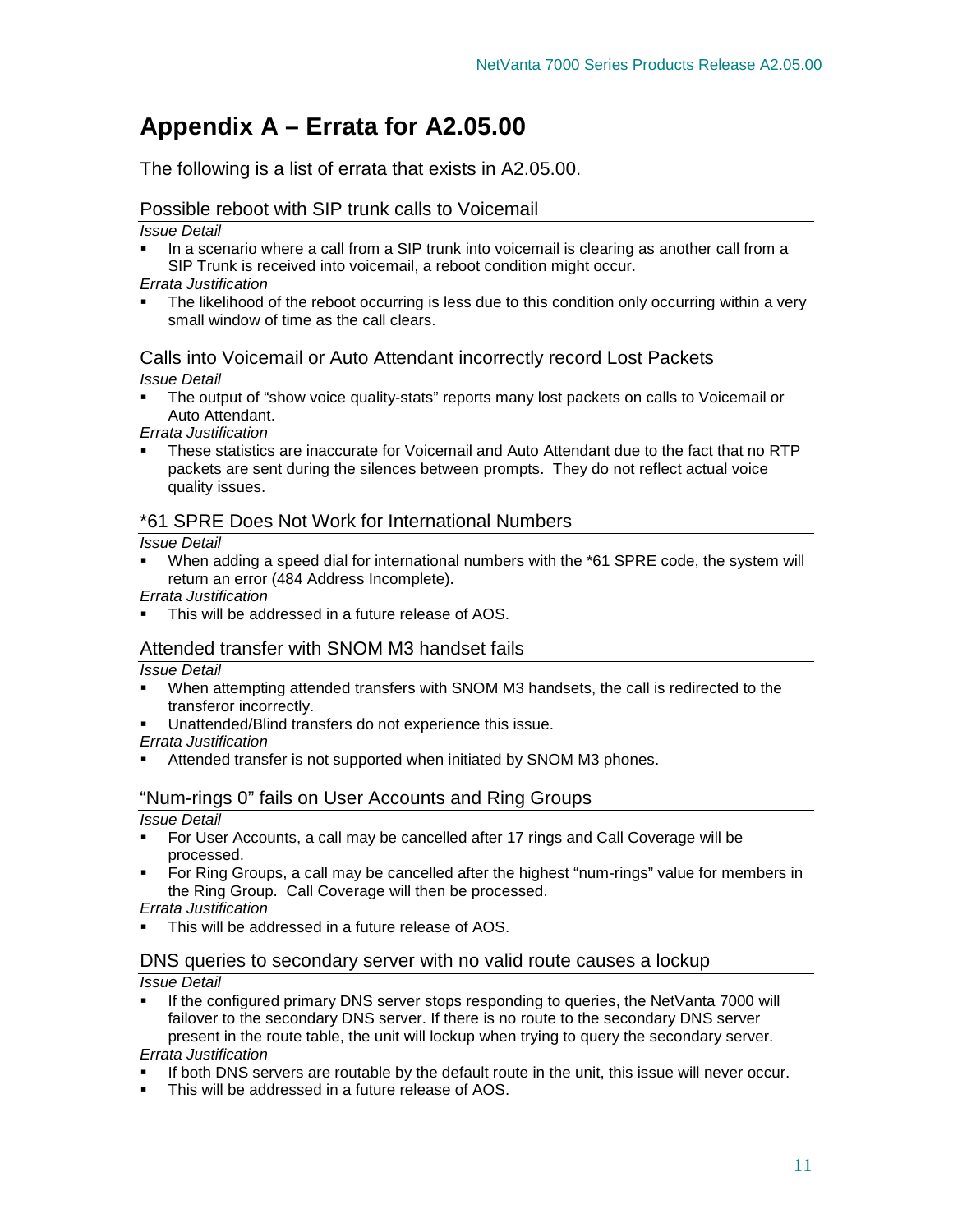#### One-way audio on some Ring Group calls

#### Issue Detail

 One-way audio may be experienced on some calls from a Trunk Account where modempassthorugh is enabled if that call is routed to a Ring Group.

#### Errata Justification

- Disabling modem-passthrough on the Trunk Account prevents this issue from occurring.
- This will be addressed in a future release of AOS.

#### [Web]: Update Directories does not update Polycom phone directories

#### Issue Detail

 When using the procedure to update the System Directory for phones outlined here: http://kb.adtran.com/article.asp?article=2605&p=2, Polycom phone directories do not get updated.

#### Errata Justification

This will be addressed in a future release of AOS.

#### [Web]: Error when viewing Trunk Account config page

#### Issue Detail

 If a SIP Trunk Account has ANI or DNIS Substitution configured, that page will fail to load with a 503 Server error.

#### Errata Justification

 The configuration for the Trunk Account can be modified from the Command Line Interface (CLI).

#### [Web]: Associated Accounts not listed in order configured on phone

#### Issue Detail

 On the IP Phone Configs page, the list of Associated Accounts for each phone is displayed in numeric order rather than the order configured on the phone keys.

#### Errata Justification

- If you select the phone config and view/edit it, the order of the Button Map is correct.
- This will be addressed in a future release of AOS.

#### [Web]: Personal Phone Manager Caller-ID List disappears intermittently

Issue Detail

 The Caller-ID List content disappears from the Personal Phone Manager webpage. However, this only lasts for a few hours and the list contents will be visible again.

#### Errata Justification

This will be addressed in a future release of AOS.

#### [Web]: Cannot Add Reject Template or Delete Template for SLAs and SCAs Issue Detail

- For Shared Line Accounts (SLAs), clicking Add Reject Template adds the value to the Accept Template. Also, selecting a template and clicking Delete Template does not remove the template or provide an error.
- For Shared Line Accounts configured as Shared Call Appearances (SCAs), clicking Add Reject Template adds the value to the Accept Template. Also, selecting a template and clicking Delete Template does not remove the template and instead reorders the list. Errata Justification

- These values can be configured in the Command Line Interface (CLI) without issue.
- This may be addressed in a future release of AOS.